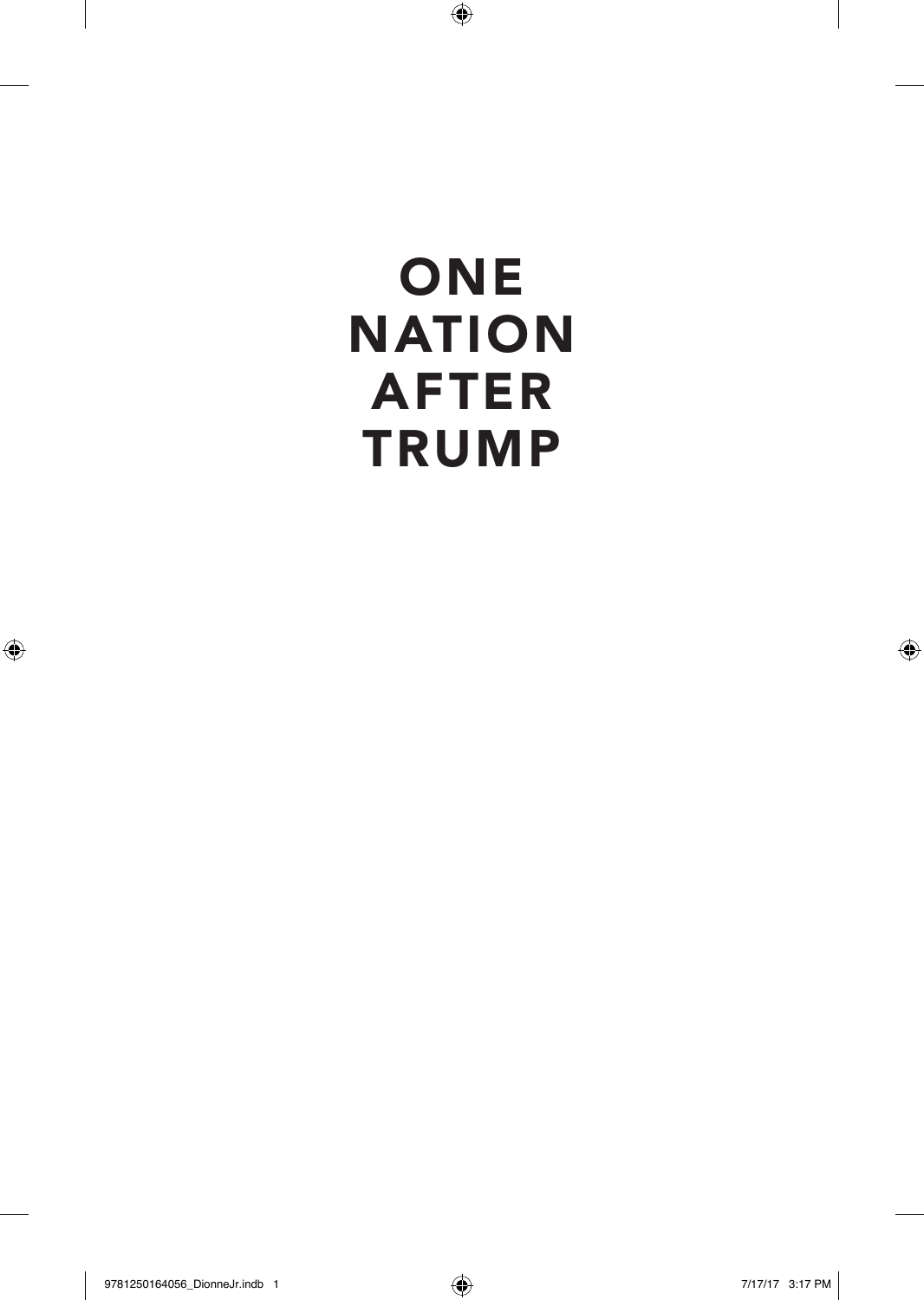$\bigoplus$ 

A Guide for the Perplexed, the Disillusioned, the Desperate, and the Not-Yet Deported

E. J. DIONNE, JR., Norman J. Ornstein, & Thomas E. Mann



St. Martin's Press New York

⊕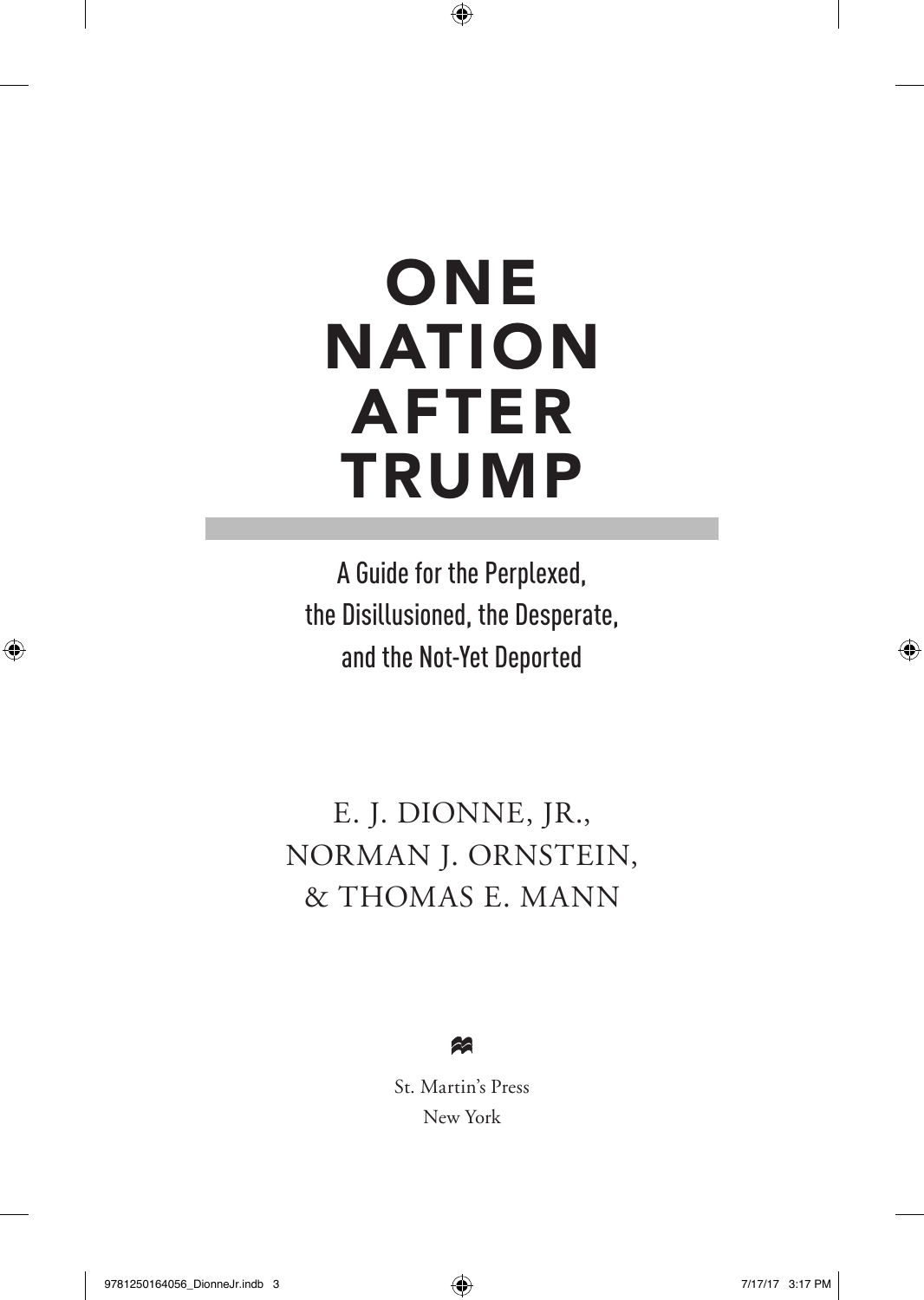one nation after trump. Copyright © 2017 by E. J. Dionne, Jr., Norman J. Ornstein, and Thomas E. Mann. All rights reserved. Printed in the United States of America. For information, address St. Martin's Press, 175 Fifth Avenue, New York, N.Y. 10010.

 $\bigoplus$ 

www.stmartins.com

Library of Congress Cataloging-in-Publication Data is available upon request.

> ISBN 9781250164056 (hardcover) ISBN 9781250164063 (ebook)

Our books may be purchased in bulk for promotional, educational, or business use. Please contact your local bookseller or the Macmillan Corporate and Premium Sales Department at 1-800-221-7945, extension 5442, or by e-mail at MacmillanSpecialMarkets@macmillan.com.

First Edition: September 2017

10 9 8 7 6 5 4 3 2 1

⊕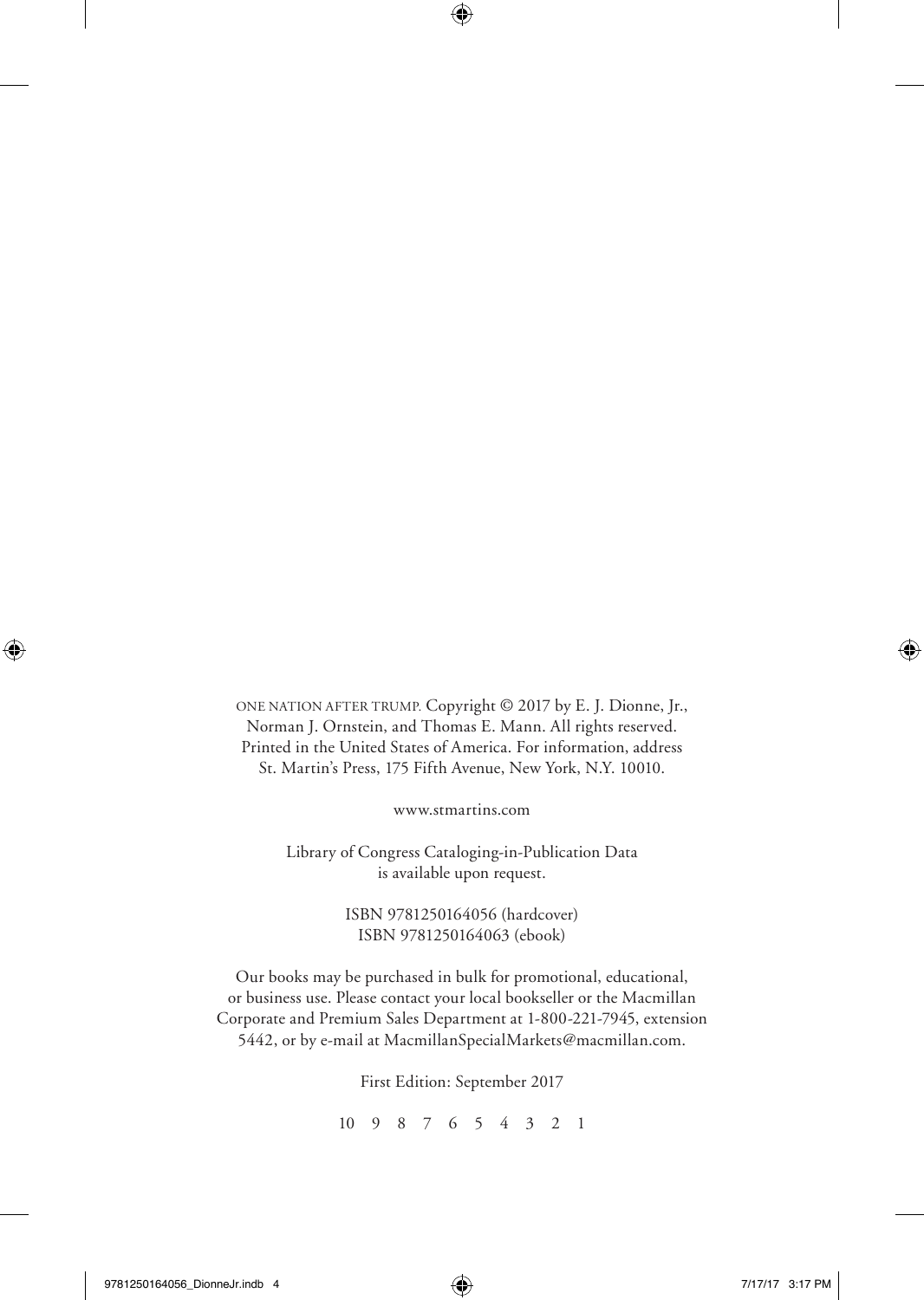## **CONTENTS**

 $\bigoplus$ 

**INTRODUCTION** 

 $\overline{\phantom{a}}$ 

 $\bigoplus$ 

| When a Crisis Is an Opportunity: The Perils |  |
|---------------------------------------------|--|
| of Trumpism and the Call to Engagement      |  |

### Part One

### Trump and Trumpism

| ONE                                                   |     |
|-------------------------------------------------------|-----|
| Trumpian Misconceptions: What Trump's Election Meant, |     |
| What It Didn't, and Why Trumpism Doesn't Own the      |     |
| Future                                                | 19  |
| TWO                                                   |     |
| When the Truth Doesn't Matter: The Crisis of          |     |
| the Media and the Rise of "Alternative Facts"         | 37  |
| <b>THREE</b>                                          |     |
| Bad Behavior: The Disappearing Norms of               |     |
| <b>American Politics</b>                              | 65  |
| FOUR                                                  |     |
| A Penchant for Authoritarianism: How Trump            |     |
| Intimidates Opponents, Promotes Kleptocracy,          |     |
| and Challenges the Rule of Law                        | 95  |
| <b>FIVE</b>                                           |     |
| Phony Friend of the Working Class: Trump,             |     |
| "Populism," and the New Politics of the Far Right     | 119 |

 $\overline{\phantom{a}}$ 

 $\bigoplus$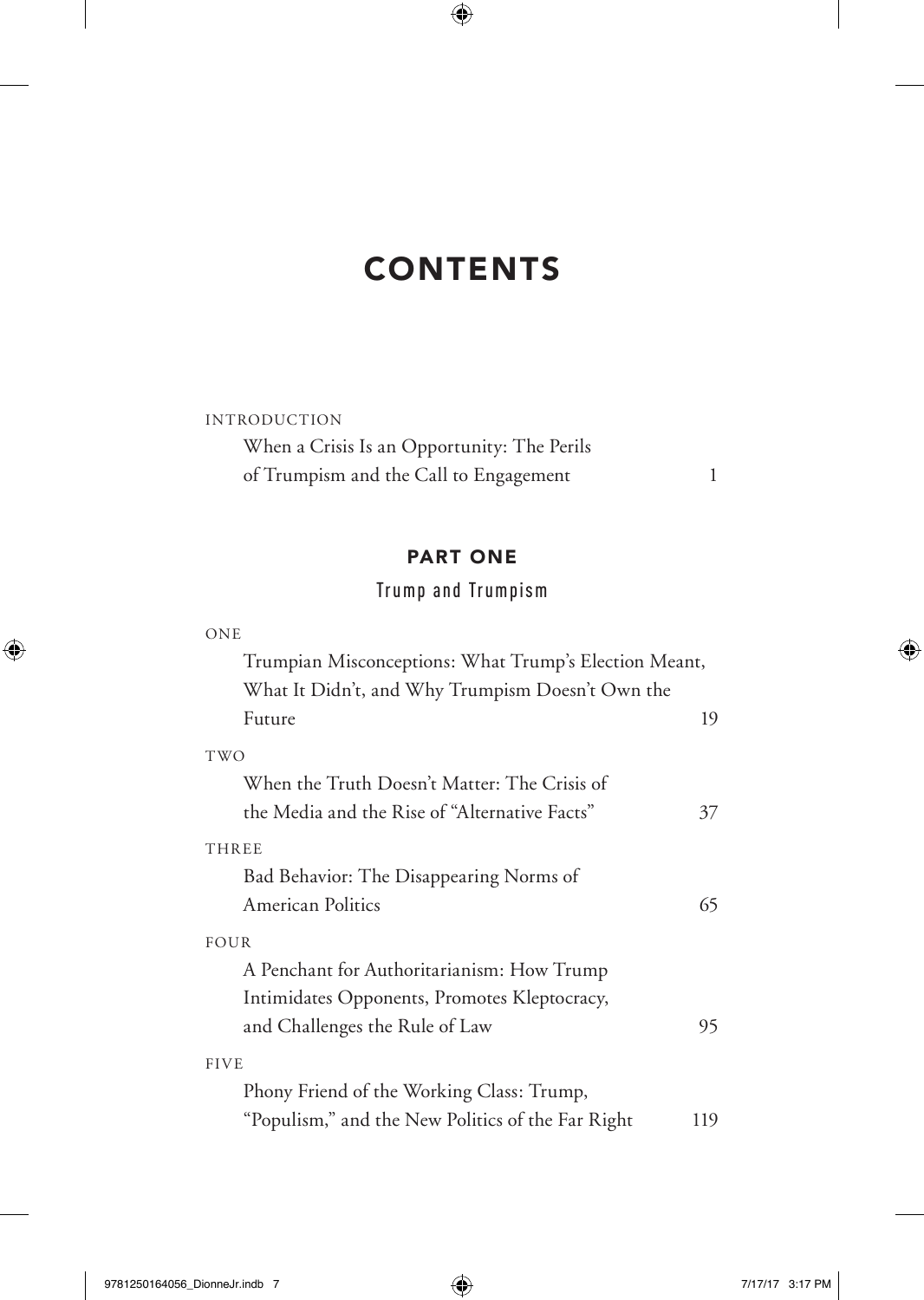$\bigoplus$ 

 $\overline{\phantom{a}}$ 

 $\bigoplus$ 

| Race, Immigration, Culture, or Economics?      |     |
|------------------------------------------------|-----|
| The Complicated Motivations of the Trump Voter | 149 |

## Part Two

## The Way Forward

| <b>SEVEN</b>                                 |     |
|----------------------------------------------|-----|
| With Opportunity and Justice for All:        |     |
| Building a New Economy                       | 175 |
| EIGHT                                        |     |
| Yearning to Breathe Free: Discovering a      |     |
| New Patriotism                               | 203 |
| <b>NINE</b>                                  |     |
| Our Little Platoons: The Urgency of a        |     |
| New Civil Society                            | 223 |
| <b>TEN</b>                                   |     |
| What "Draining the Swamp" Really Looks Like: |     |
| Bringing a New Democracy to Life             | 245 |
| <b>ELEVEN</b>                                |     |
| "Show Up, Dive In, Stay at It":              |     |
| <b>Building One Nation After Trump</b>       | 273 |
|                                              |     |
| Acknowledgments                              | 292 |
| <b>Notes</b>                                 | 294 |
| Index                                        | 328 |

 $\overline{\phantom{a}}$ 

 $\bigoplus$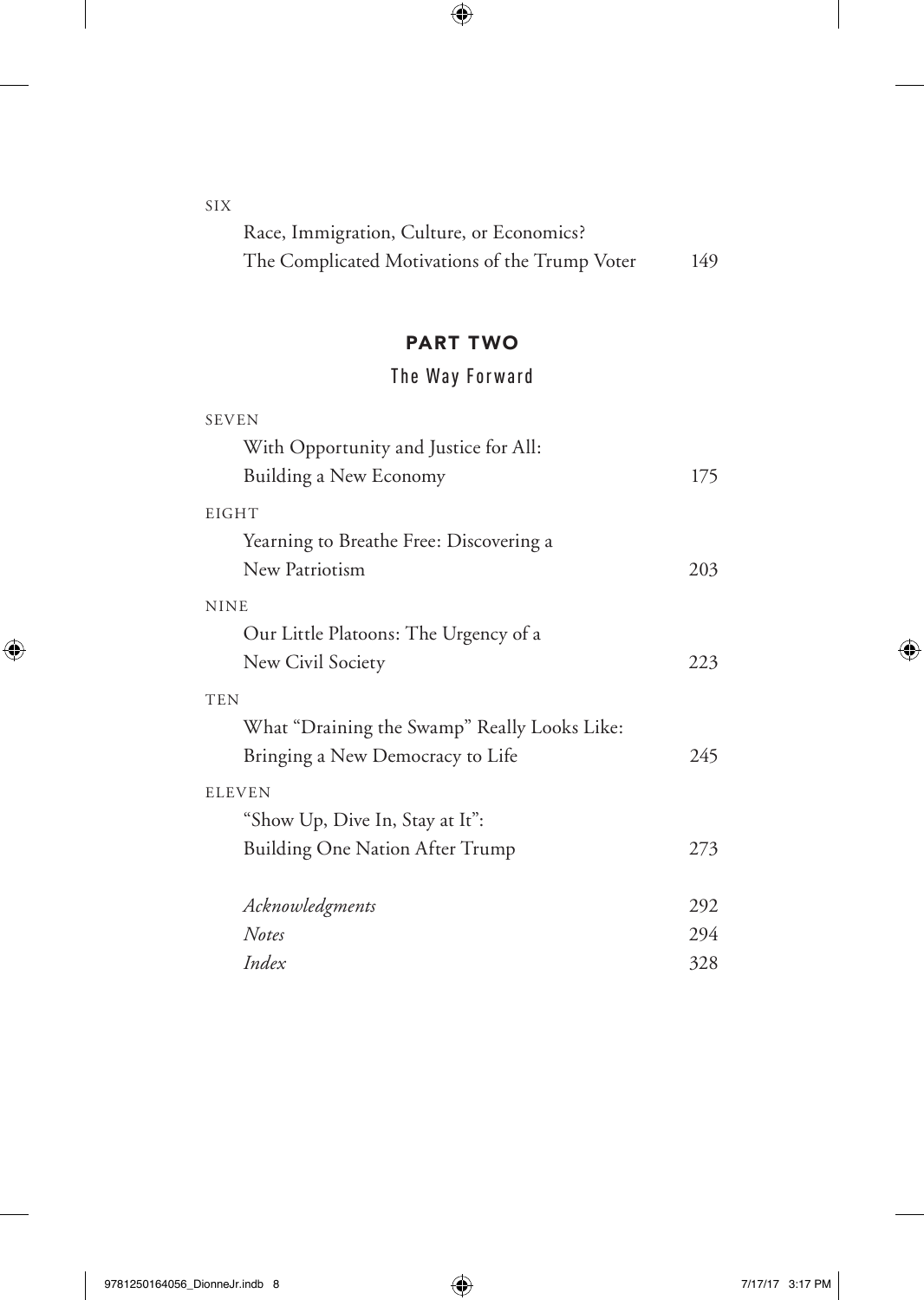#### **INTRODUCTION**

⊕

## **When a Crisis Is an Opportunity**

*The Perils of Trumpism and the Call to Engagement*

merican democracy was never supposed to give the nation a president like Donald Trump.

We have had more or less ideological presidents and more or less competent presidents. We have had presidents who divided the country and presidents whose opponents saw them as a danger to everything they believed in. But we have never had a president who aroused such grave and widespread doubts about his commitment to the institutions of self-government, to the norms democracy requires, to the legitimacy of opposition in a free republic, and to the need for basic knowledge about major policy questions and about how government works. We have never had a president who daily raises profound questions about his basic competence and his psychological capacity to take on the most powerful and challenging political office in the world. We have never had a president who spoke more warmly of dictators than of democratic allies, and whose victory came with the assistance of a foreign power that meddled in our election.

We have, in short, never had a president who, from his first day in office, plainly showed that he had *no business being president.*

9781250164056\_DionneJr.indb 1 (a)  $\bigoplus$  7/17/17 3:17 PM

⊕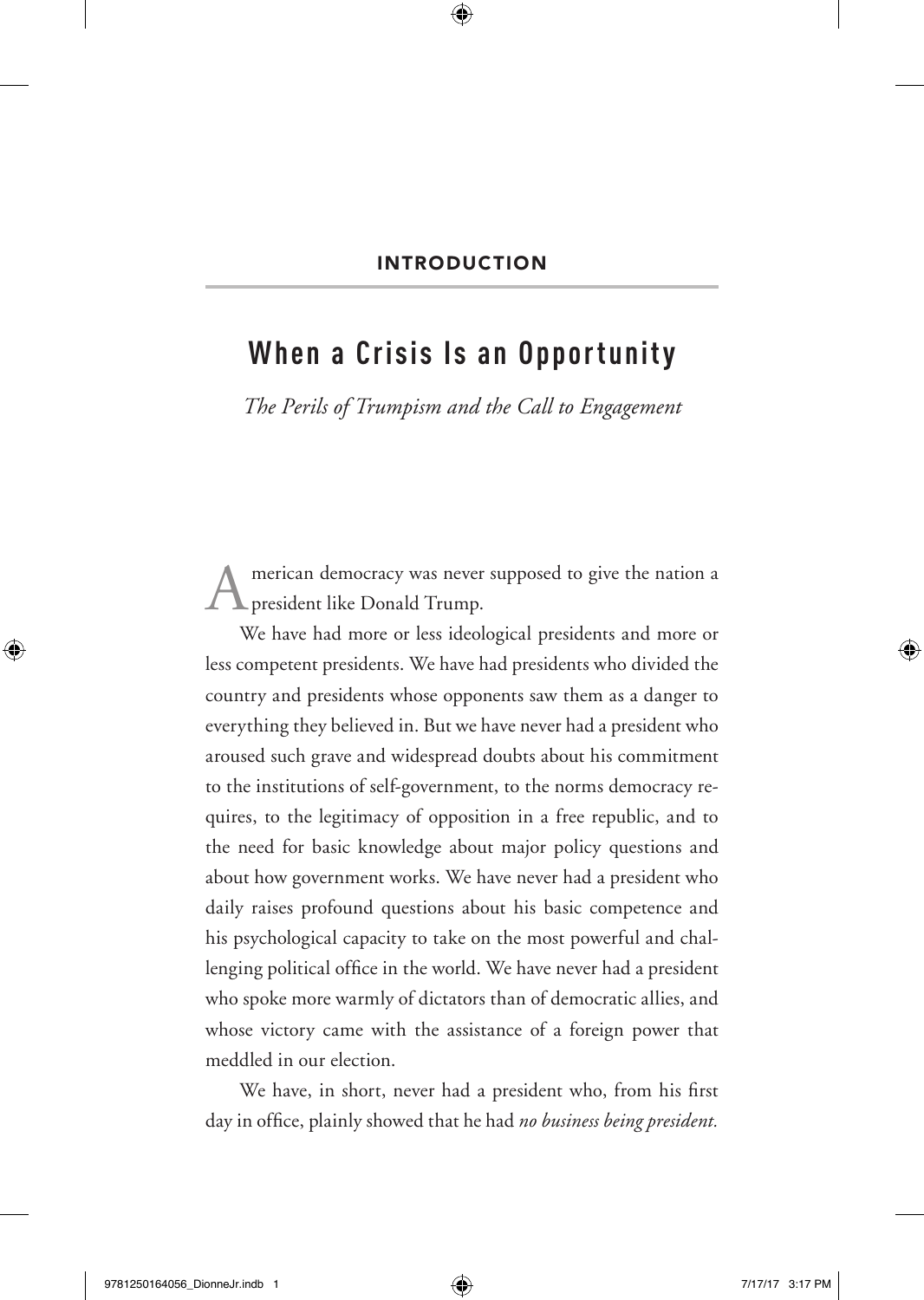⊕

Trump arouses anger, yes, but also fear—fear about whether our institutions can survive a leader who praises strongmen abroad and sees them as a model for bold leadership; fear about the instincts and commitments of a narcissistic politician who assails and insults revered national heroes, from John Lewis to John Mc-Cain, simply because they refuse to fall in behind him; fear about the future of a tolerant, multiracial, and multiethnic nation under a leader who freely demeans whole groups of Americans; fear about an incompetent executive branch staffed by loyalists with contempt for government and little understanding of its critical functions; fear about the country's standing in the world, given his cavalier and often hostile attitude toward long-standing alliances and toward many of our closest friends; fear about the future of gender equality under a president who shamelessly demeaned women and bragged about assaulting them; fear of the likelihood of corruption on the part of a chief executive who refuses to separate himself from his business empire in any meaningful way; and, finally, fear for the future of the United States' great experiment in freedom and democracy.

In his duplicitous reaction to Russia's efforts to undermine our democracy, he has shown us how the dysfunction of our politics puts our nation *directly* at risk. It makes us vulnerable to outside efforts to use our internal divisions to sow chaos and weaken our nation. Trump uses terrorist attacks to personal advantage, as when he responded in June 2017 to the death of seven people and the injury of dozens of others in London by criticizing the city's mayor and trying to score points in our domestic debate on gun control.

And far from bringing us together, Trump demeans his office by regularly turning its power to petty and often cartoonish assaults on his enemies, particularly in the media. Thus, his sexist Twitter outburst against MSNBC's Mika Brzezinski and his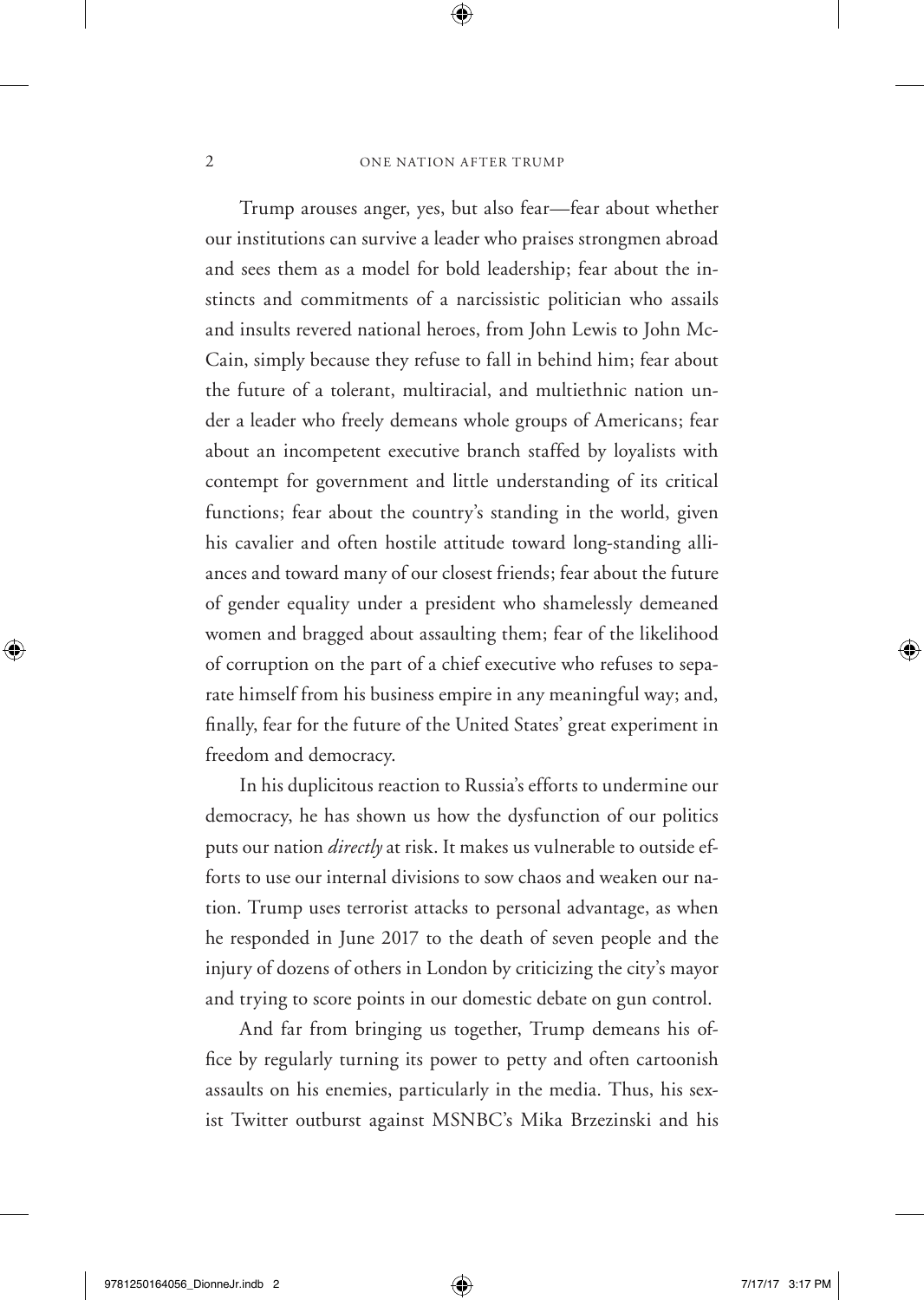⊕

posting of a video two days before the nation's July 4th holiday of his violently wrestling a figure labeled "CNN." These and other episodes we describe in these pages reveal a presidency devoted to the interests, proclivities, and will to power of one man, not to the needs of the nation.<sup>1</sup>

Yet precisely because the crisis created by Trump's rise is so profound, we believe that the popular mobilization and national soul-searching he has aroused could be the occasion for an era of democratic renewal. If Trump is a threat to our democracy and the product of its weaknesses, the citizen activism he has inspired is the antidote, the way to vindicate our long experiment in self-rule. Opposition to Trump is calling millions of Americans to a new sense of citizenship.

We offer *One Nation After Trump* to encourage this new engagement and to insist that the movement against Trumpism needs not only tactics and strategies but also a vision—a hopeful and unifying alternative to his dark and divisive assessment of our country's prospects. His opponents need to offer clear, compelling, and practical ideas that respond to a distemper that led many of our fellow citizens to feel such disgust with the status quo and such anger about their place in it that they were prepared to risk empowering a deeply and obviously flawed demagogue.

We also propose answers to what we see as questions our country must face. In some cases, we suggest that the conventional responses to them are wrong or incomplete. In others, we highlight what we feel are the underappreciated insights of historians and political scientists who draw our attention to the long-term nature of the problems we confront. At the same time, we also acknowledge the very good work that journalists and scholars have done in a short time to help our country understand how we came to this moment and what we face now.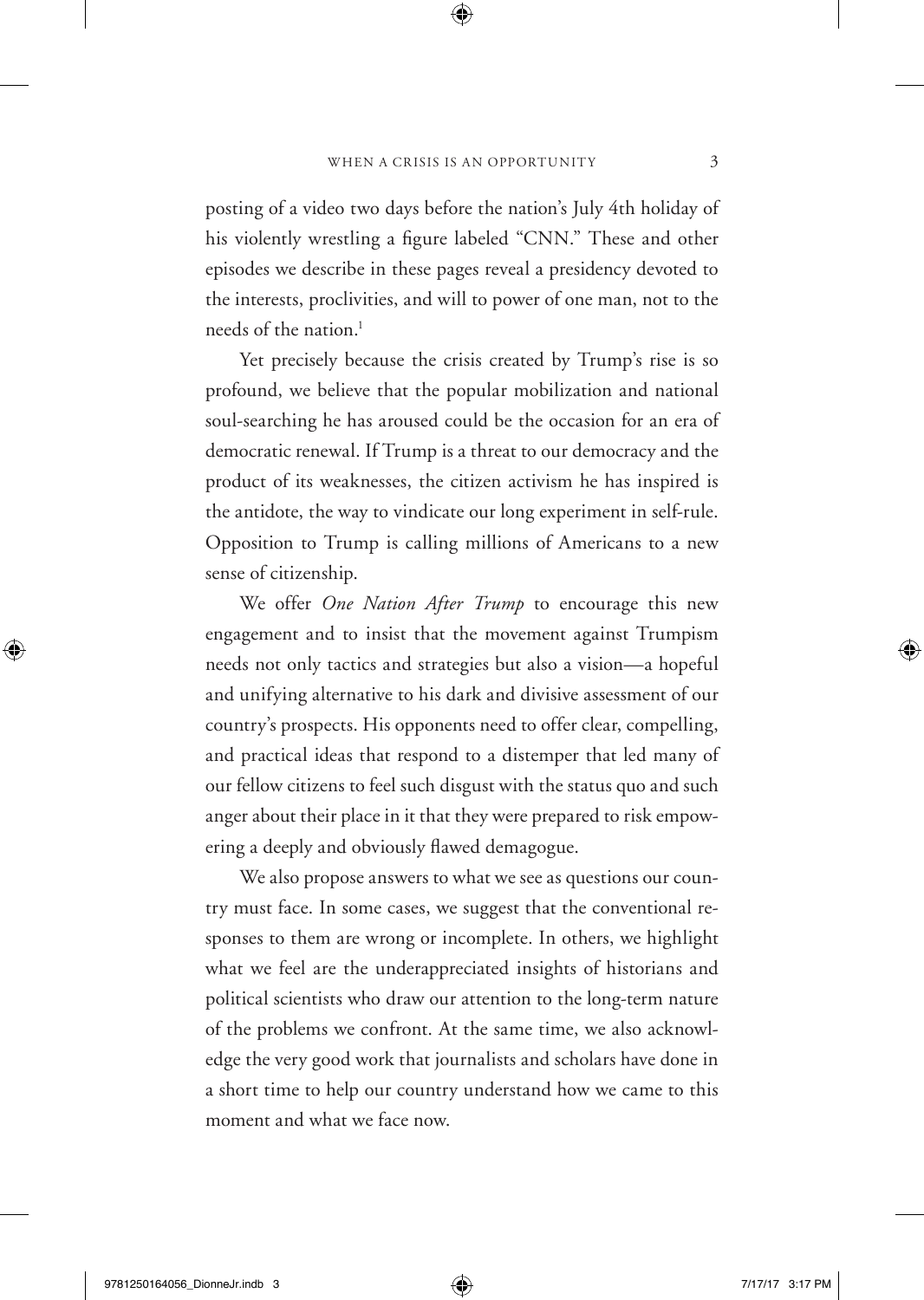⊕

We thus ask: Where did Trumpism come from? Why were nearly 63 million Americans persuaded to vote for him? What is the nature of Trump's threat to our free, democratic republic, and how can those who would protect it take him on? How can we defend those whose rights he undermines? How can we create a politics that is not a zero-sum game pitting Americans against each other along the lines of race, class, gender, region, and background? And how can we begin solving the problems and responding to the legitimate grievances that gave rise to Trump in the first place?

If Trump represents a unique hazard, he did not singlehandedly create the circumstances that made him president. He did not become the dominant figure in the Republican Party simply because of his mastery of reality television, cable news, tweets, and the power of the oft-repeated lie, as helpful as these were to his unlikely ascent.

Rolling back the Trump threat requires seeing that *he represents an extreme acceleration of a process that was long under way.* It involves the decline of basic norms in politics, governing, and the media as well as the decay of institutions that are central to republican government. The radicalization of the Republican Party and its primary electorate began three decades ago. Absent these forces, Trump would still be a loudmouthed developer and brand-peddler far removed from the levers of power.

Trumpism can be understood as a protest movement among a minority of Americans to long-term changes in the country's social, economic, religious, and political life. It is, in the literal sense of the term, reactionary. This separates it not only from progressivism but also from a traditional conservatism that, in principle at least, always accepted what Edmund Burke, the first conservative, taught: that preserving what is best in a regime and a society means accepting that change and reform are inevitable.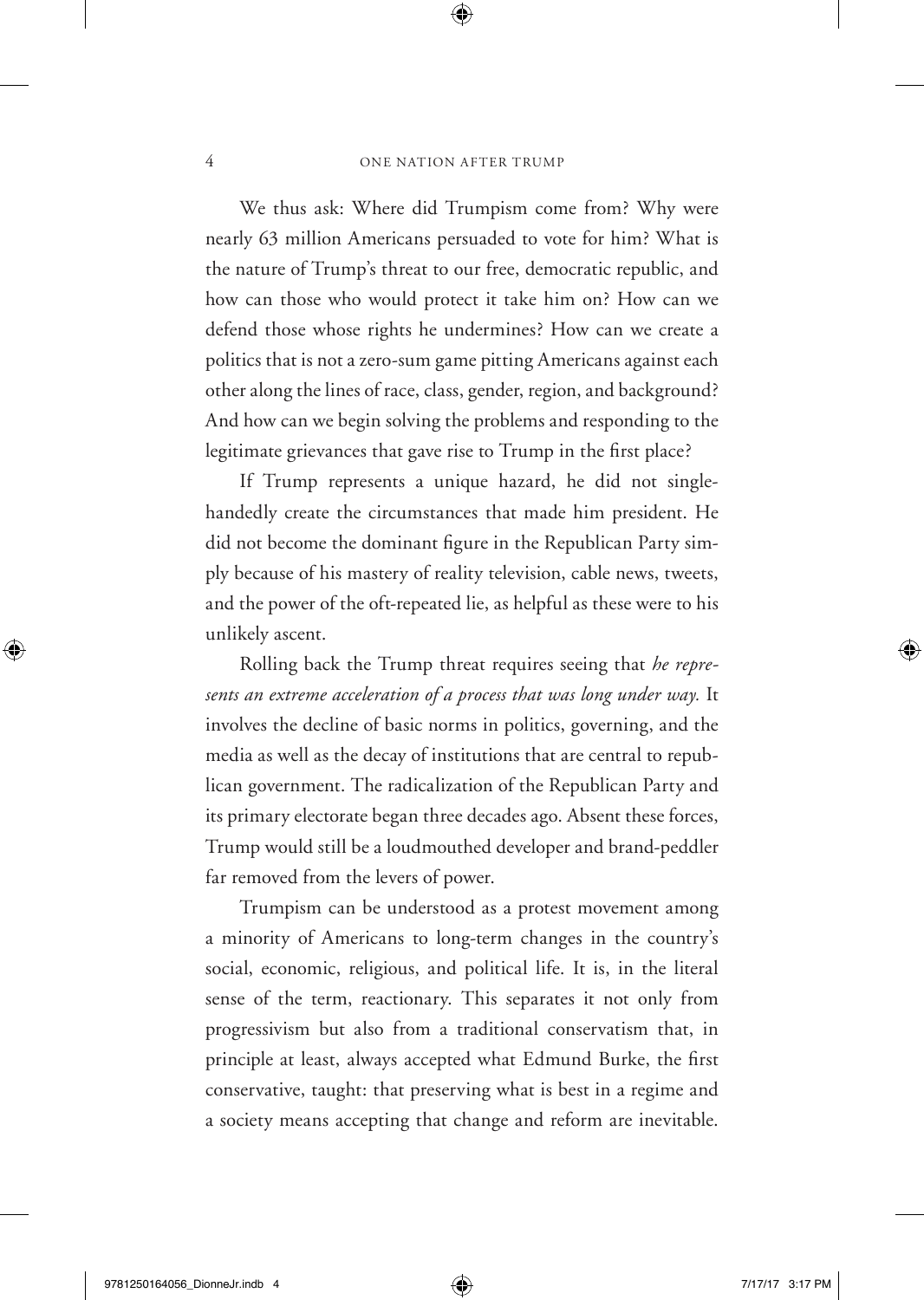⊕

Burke recommended "a disposition to preserve, and an ability to improve." Trumpism looks backward, not forward.<sup>2</sup>

Trump took advantage of a trend in American politics toward minority rule, or what might be called "non-majoritarianism." Our system is now biased against the American majority because of partisan redistricting (which distorts the outcome of legislative elections), the nature of representation in the United States Senate (which vastly underrepresents residents of larger states), the growing role of money in politics (which empowers a very small economic elite), the workings of the Electoral College (which is increasingly out of sync with the distribution of our population), and the ability of legislatures to use a variety of measures, from voter ID laws to the disenfranchisement of former felons, to obstruct the path of millions of Americans to the ballot box. Trump profited from this bias against the majority, becoming president despite losing the popular vote by the largest margin ever for an Electoral College winner.

But he also exploited the seething rage created by economic changes that left significant parts of our country devastated and the citizens of these regions angry enough to turn to a charlatan whom they saw as at least articulating their sense of discontent. Trump's opponents will not prevail if they ignore the roots of this unhappiness. The conversion process requires listening as well as preaching. It mandates self-criticism and self-examination if the call on others to think differently is to have any chance of being heard. It's true that some of his enthusiasts have expressed views about African Americans, women, immigrants, and Muslims that demand condemnation. But while denouncing Trump's supporters for "voting against their interests" or for being "backward" or "reactionary" may be emotionally satisfying to his opponents, it will not persuade any of them to reconsider the choice they made. Worse still, some of the hostility that Trump's critics express toward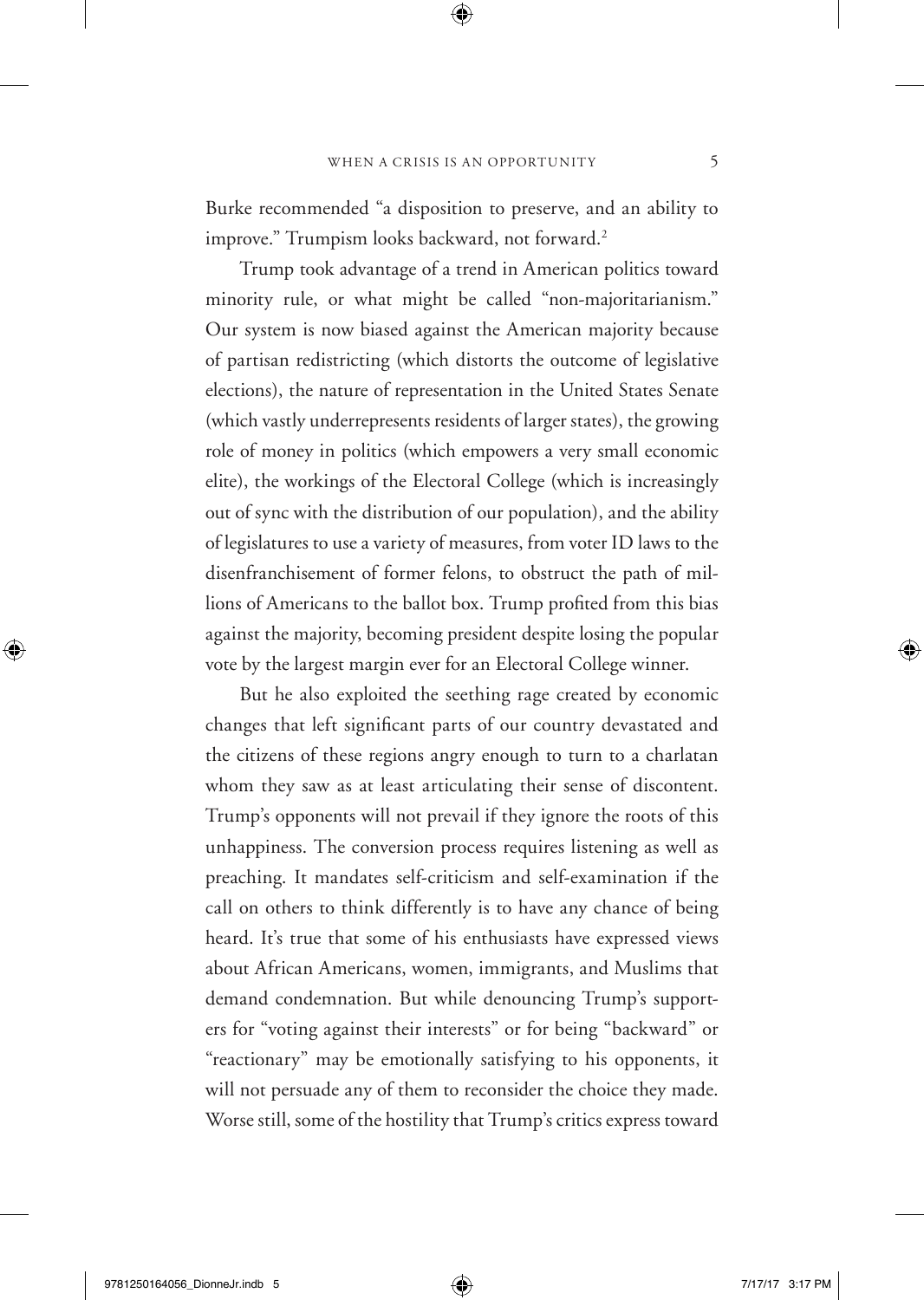⊕

those who voted for him merely mirrors the attitudes encouraged by his own strategists, who would intentionally divide our nation for their own political purposes.

Republican leaders confront an even more profound moral reckoning in acknowledging their role in enabling Trump's ascendancy. For decades, they had taught their supporters to mistrust Washington and hate government. They exploited the Tea Party and other mass movements on the right for electoral gain. Their rhetoric opened the way for Trump's nihilism and his promise to take a wrecking ball to the very system in which these Republican officials were complicit. For the Republican establishment, Trump's triumph ratified John F. Kennedy's warning in his inaugural address: "Those who foolishly sought power by riding the back of the tiger ended up inside."

The times were well suited to a candidate prepared to combine elements of populism, nationalism, nativism, and protectionism, and to marry these to the promise of strongman leadership ("I alone can fix it"). Paradoxically in light of who Trump is, a man deeply immersed in the world of high-level influence peddling, he cast himself as an implacable opponent of powerful moneyed interests and as the guardian of working people. That his own party had championed the role of large donations and that a conservative Supreme Court had struck down long-standing limits on their influence did not deter him.<sup>3</sup>

His nationalism and his forays into old-style "America First" isolationism played to a country exhausted by long and unsuccessful wars in Iraq and Afghanistan. His protectionism was welcomed by many voters—especially in the pivotal states of Michigan, Pennsylvania, Wisconsin, and Ohio—after the disappearance of millions of well-paying manufacturing jobs, many of them to China. His nativism responded to the unease among many native-born

⊕

⇔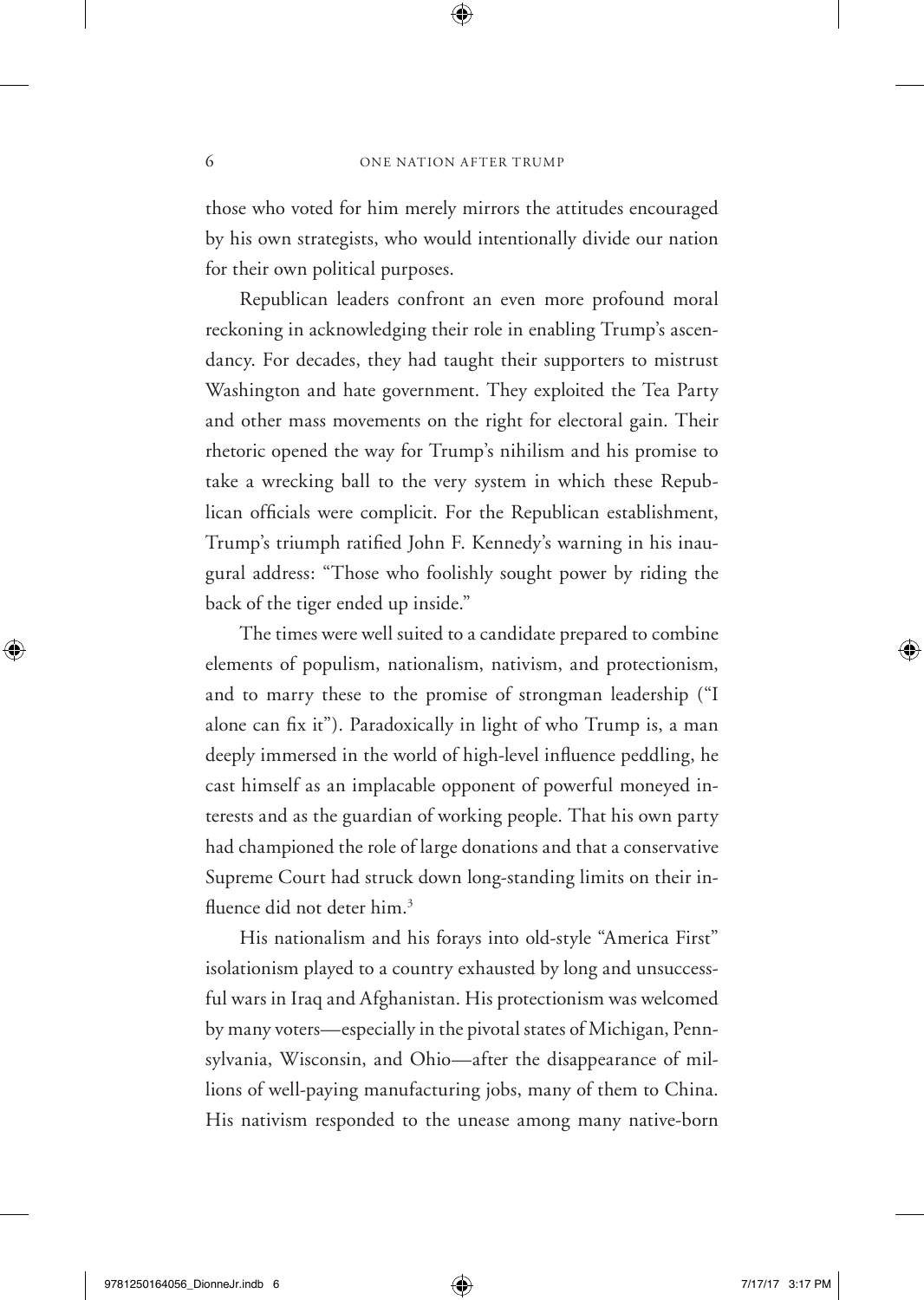⊕

Americans about the rise in the proportion of immigrants in our population over the last four decades. And the Republican Party's success in obstructing Barack Obama's agenda contributed again paradoxically—to a popular desire for strong leadership that showed little regard for rules or norms.

Trumpism represents something far more important than the scheming of one man. To see clearly where Trumpism comes from is to understand that this worldview did *not* just suddenly sweep the country, does *not* command vast support among the American people, and does *not* represent an irresistible wave of the future. But for Trump and Trumpism to be defeated, Americans must understand the nature of the threat that he poses, the shortcomings in our society that he exploited, and the dangers of his overt and covert appeals to racism and xenophobia. They must also embrace public engagement—from demonstrating and attending town meetings to organizing a precinct, registering voters, working on campaigns, running for office, and, of course, voting itself. Saving our democracy requires citizens to devote themselves to the messy, sometimes frustrating, but ultimately gratifying work of self-government.

Trump poses a challenge for Republicans and Democrats alike. With some courageous early exceptions, Republicans in large numbers were willing to work with Trump and overlook or apologize for even the shabbiest aspects of his presidency in the hope of winning policy victories that have eluded them for more than a decade. Republicans who know better have also been intimidated by the very forces they helped unleash within their own party. They fear primaries, and they fear assaults from the conservative media. They worry that the GOP really has become Trump's party and are thus willing to accommodate him in order to hold on to the power they have.

⊕

⇔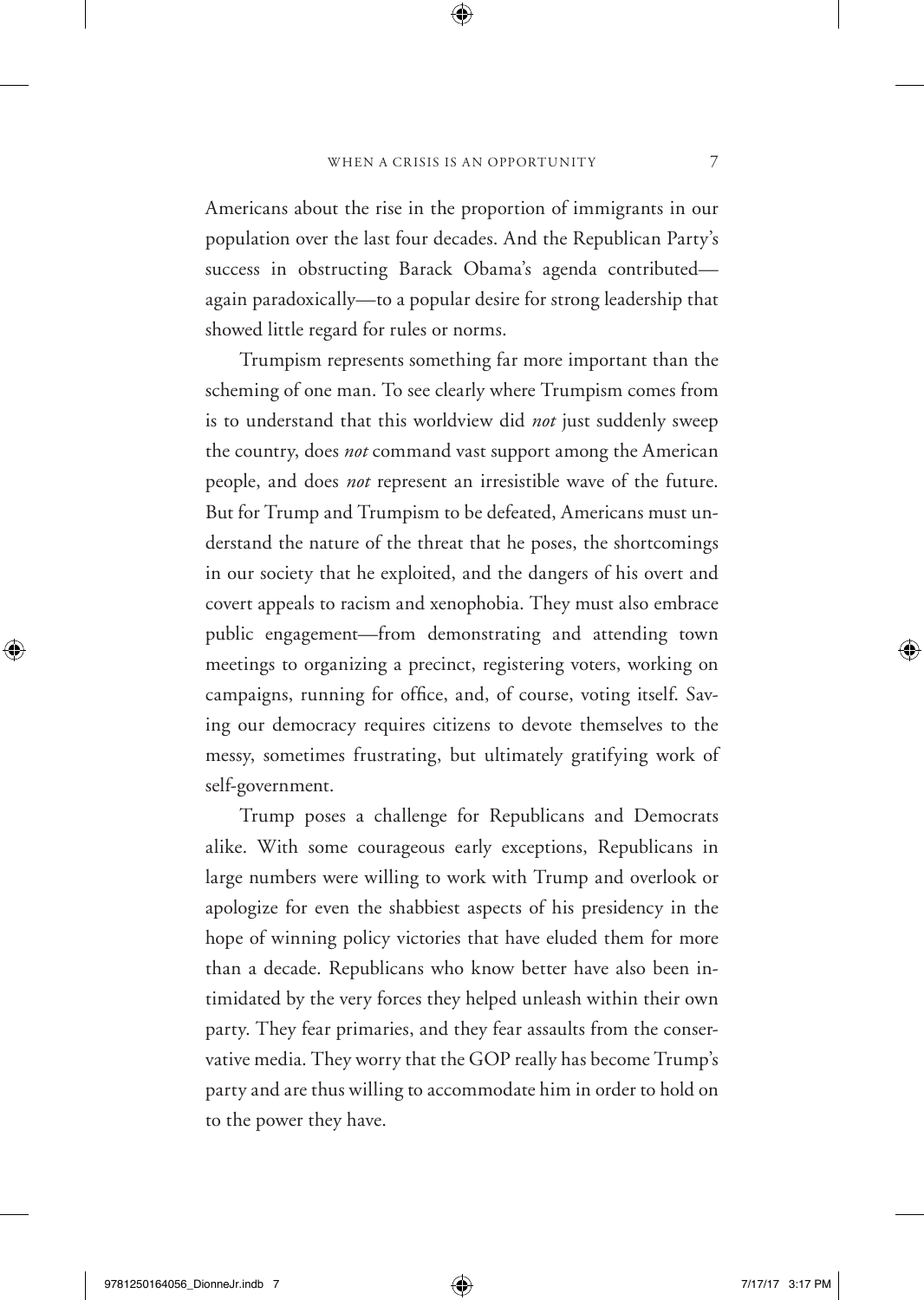⊕

The Democrats' path has, in one sense, been easier. Opposition to Trump runs so deep among so many Americans that standing up to him has turned out to be the best way to mobilize new forces into politics that could herald a revival of the center-left and the Democratic Party. But Democrats face a complex set of choices, partly because many of their senators, especially those up for reelection in 2018, come from states where pro-Trump feeling ran strong; partly because they are seeking to win over and work with at least some conservatives who may agree with certain Trump policy initiatives but share the center-left and left's deep concern about his authoritarianism and unfitness; and partly because defeating Trump will require both a vigorous defense of the rights of racial, ethnic, and religious minorities—including American families endangered by Trump's hostility to immigrants—and an understanding of the legitimate grievances of white workingclass voters who expressed their frustrations by supporting him. Empathy can be hard in a period of profound political polarization, but it is indispensable. At the same time, warm feelings are not the same as coherent policies, and we hope here to show where they can be found.

The first part of *One Nation After Trump* analyzes the meaning of Trump's ascendancy and the dangers it poses. We open by insisting that Trump's opponents should take heart from the fact that he has never represented an American majority. A large share of the Trump vote was a negative verdict on the status quo (and, in the general election, on Hillary Clinton). His election was not a mandate for Trumpism. Understanding what did *not* happen in 2016 is as essential as understanding what did for moving forward.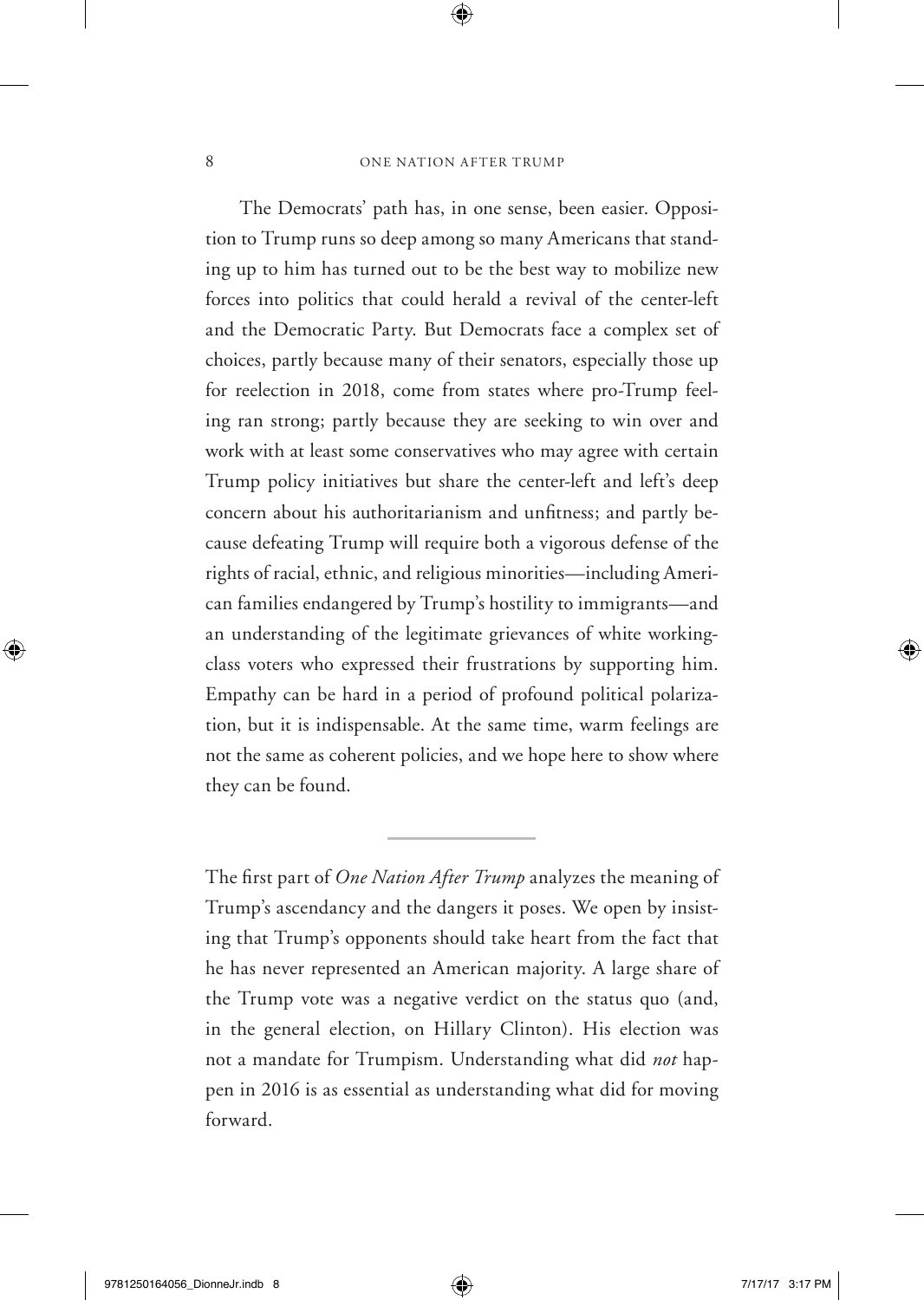⊕

So is an understanding of the complicated role of the media. The paradox is that the media, particularly television, facilitated Trump's election and yet is now one of the most powerful forces holding him accountable. We vigorously defend the role of a free and independent media while also pointing to the problems in our media system, the failures of journalism during the 2016 campaign, and the historical roots of Trump's attacks on the press's legitimate and essential role. Truth is the ally of both a free press and our democracy, and it is not well served by the temptation of false balance, the insistence that both sides are equally at fault even when this is plainly not the case.

We then offer three closely related chapters on the decay of the norms essential to democratic government, how this decay can lead to lawbreaking and the rise of autocracy, and how Trump has used populist appeals to gain power, even as his economic policies strongly favor society's most privileged sectors. We use these chapters to detail many of Trump's abuses during his first six months in office. Our purpose is to make clear that Trump's is not a normal presidency, that he lacks the self-restraint a functioning democracy requires of its leaders, and that his ethical misconduct raises systematic doubts about his capacity to govern in the public interest.

Norms, we argue, are often more important than formal rules in ensuring the functioning of a constitutional republic. Trump has violated these basic understandings of how our democracy works in an unprecedented way, yet his behavior is rooted in the evolving politics of the American right. In briefly revisiting arguments we made in our recent books (*Why the Right Went Wrong* and *It's Even Worse Than It Looks*), we trace how democratic norms have been under a sustained attack for decades by an increasingly radicalized Republican Party and conservative movement. Trump is less of an outsider than he seems, and he was building on rather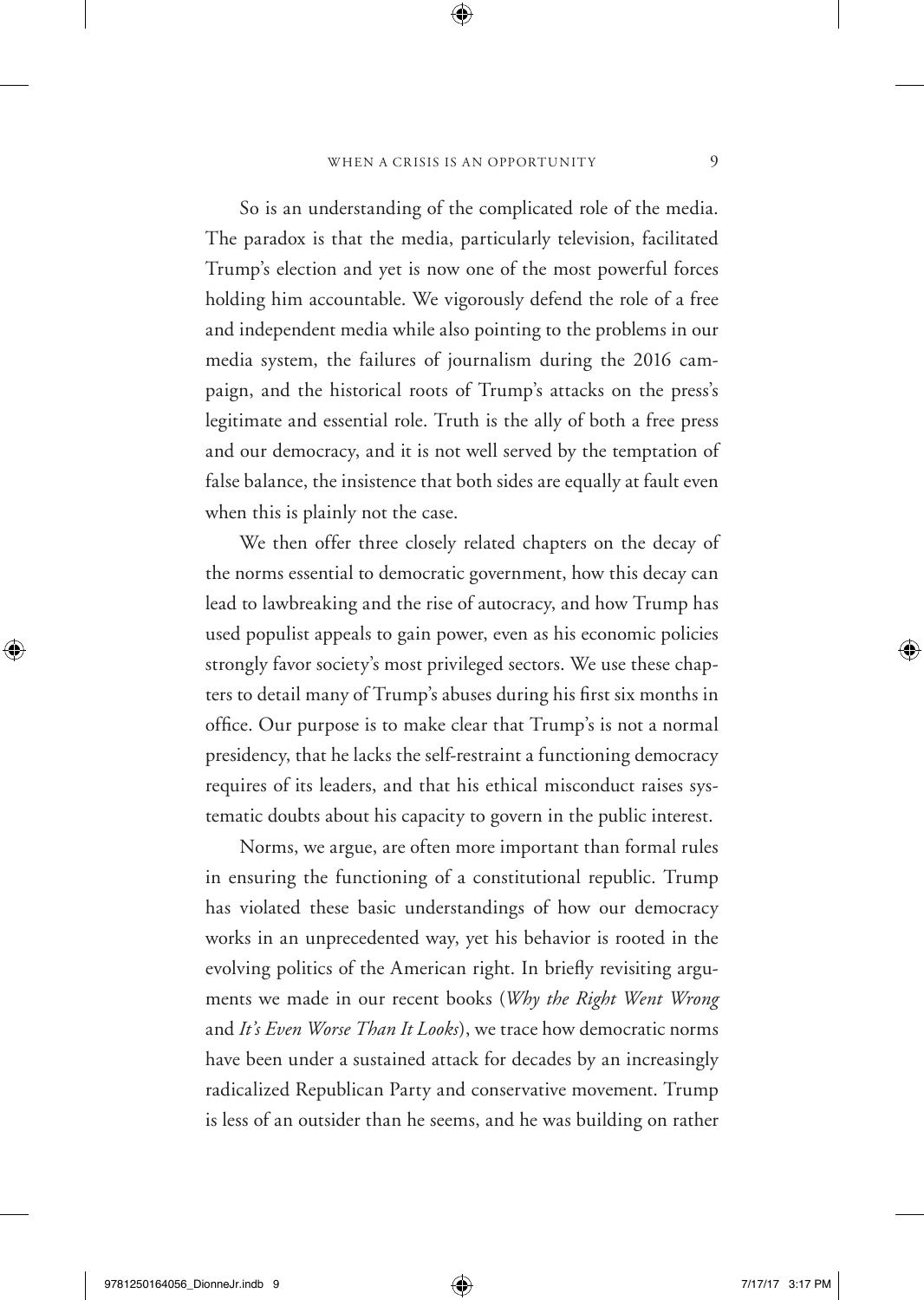⊕

than resisting recent trends within the GOP. This history helps explain why so many Republican leaders are reluctant to call out Trump's excesses and to acknowledge the risks he poses to our political system. Defeating Trumpism will require reversing longerterm political trends.

This norm-breaking is not simply a matter of political nicety. It is part of Trump's larger assault on our institutions, his tendency to think in autocratic terms, his abusive attitude toward the judicial system, and his disrespect for civil servants and the day-to-day work of government. We show how Trump's words and behavior parallel those of authoritarian leaders, past and present. We also deal with the curious contradictions of the Trump presidency. In many ways, it embodies weakness, the result of his refusal both to engage himself in the details of government and to appoint qualified men and women to the second and third tiers of his administration. Yet it also makes vast claims to power.

Because Trump sometimes resembles the authoritarian populists of other nations and other periods of history, we next discuss the difficulties with populism as a concept, describe the many forms it can take, and examine how the term can be overused and misapplied. We conclude that to the extent that Trump is a populist (in many ways an absurd label for a well-born billionaire developer), he fits into the category of those who define "the people" in an exclusionary way. His purpose is to cast political opponents and members of minority groups as the people's enemy. And whether or not Trump can fairly be called a populist, his policies make clear that he is a phony friend of the working class.

We close the first part of the book by taking on a debate that is of central importance both to understanding our country and to developing strategies for effective opposition to Trump: whether his support depended more on economic discontent or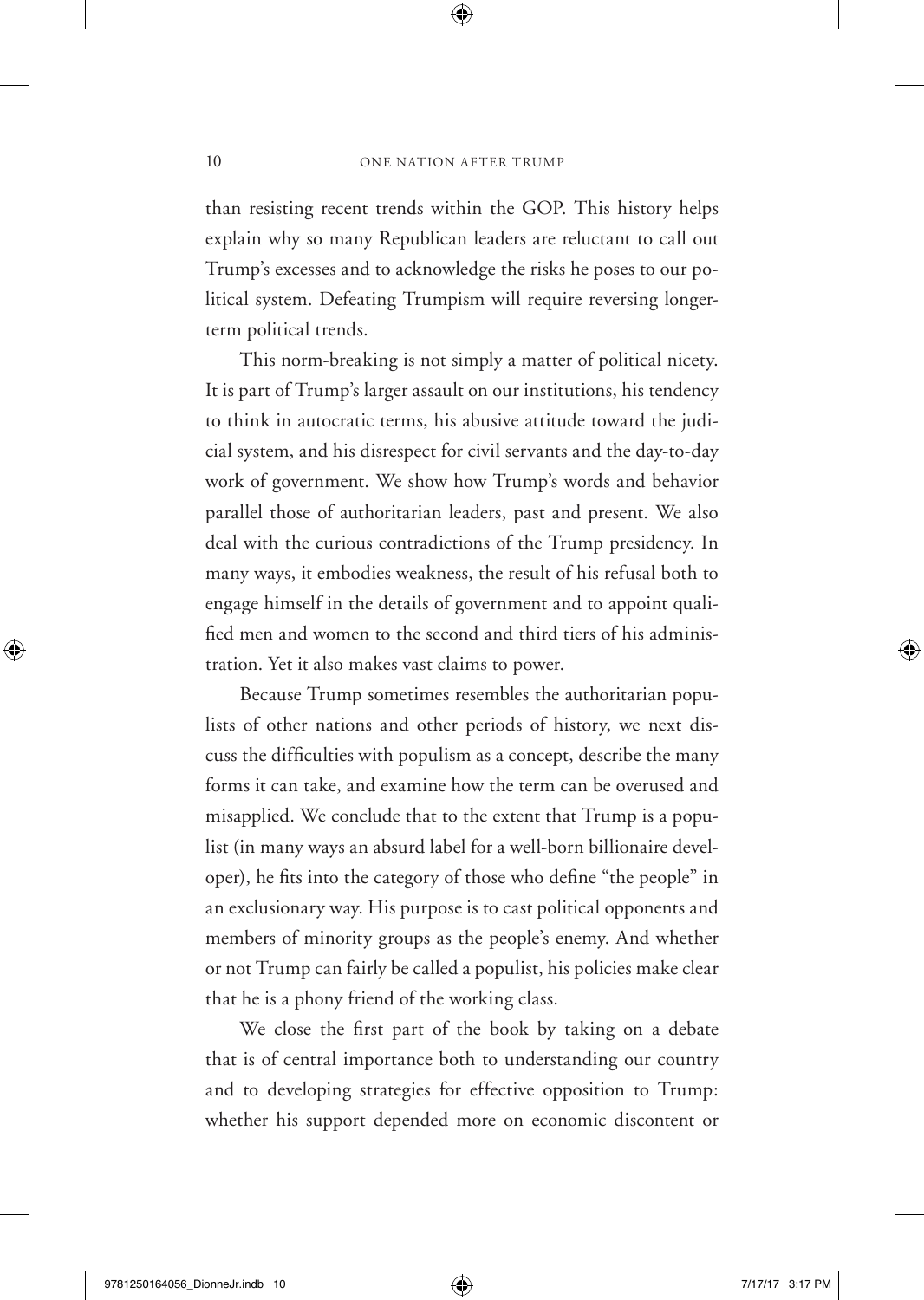⊕

on a backlash rooted in race, culture, religion, and nativism. It is a debate that often divides Trump's opponents. After examining a raft of postelection studies, we conclude that while the culturalbacklash thesis explains a very large share of Trump's support, the economic backdrop of 2016 was critical to his victories in the key Rust Belt states. We thus point to the dangers of two forms of denial: the temptation to underplay the large role of race, immigration, and cultural conservatism in his campaign and his appeal, *and* the danger of overlooking the desire of many of his supporters to strike back against their sense of economic dispossession. Dealing with both is essential to moving beyond Trumpism.

This leads directly to the second part of our narrative. If we hope to encourage successful opposition and resistance to Trump and Trumpism, our purpose here is also forward-looking. We offer a substantive agenda because we agree with those who say that Trump's opponents have an obligation to offer a coherent alternative vision. At the same time, we insist that those who oppose Trump do so precisely to *affirm* a series of values he has put in jeopardy—about what political leadership demands, how politics should be carried out in a free republic, and how Americans should treat each other across our many differences. Trump's ascent to power is a warning sign pointing to the need for national renewal. The answer to Trump—the way both to defeat him and to solve the problems that led to his presidency—will be found, we believe, in efforts to forge a new economy, a new patriotism, a new civil society, and a new democracy.

It should not have taken Donald Trump to remind us of the profound imbalances in our national economy or to demonstrate that many Americans have been left behind over the last 30 years. Trump-style protectionism galvanized many voters because advocates of trade agreements regularly broke their promises of new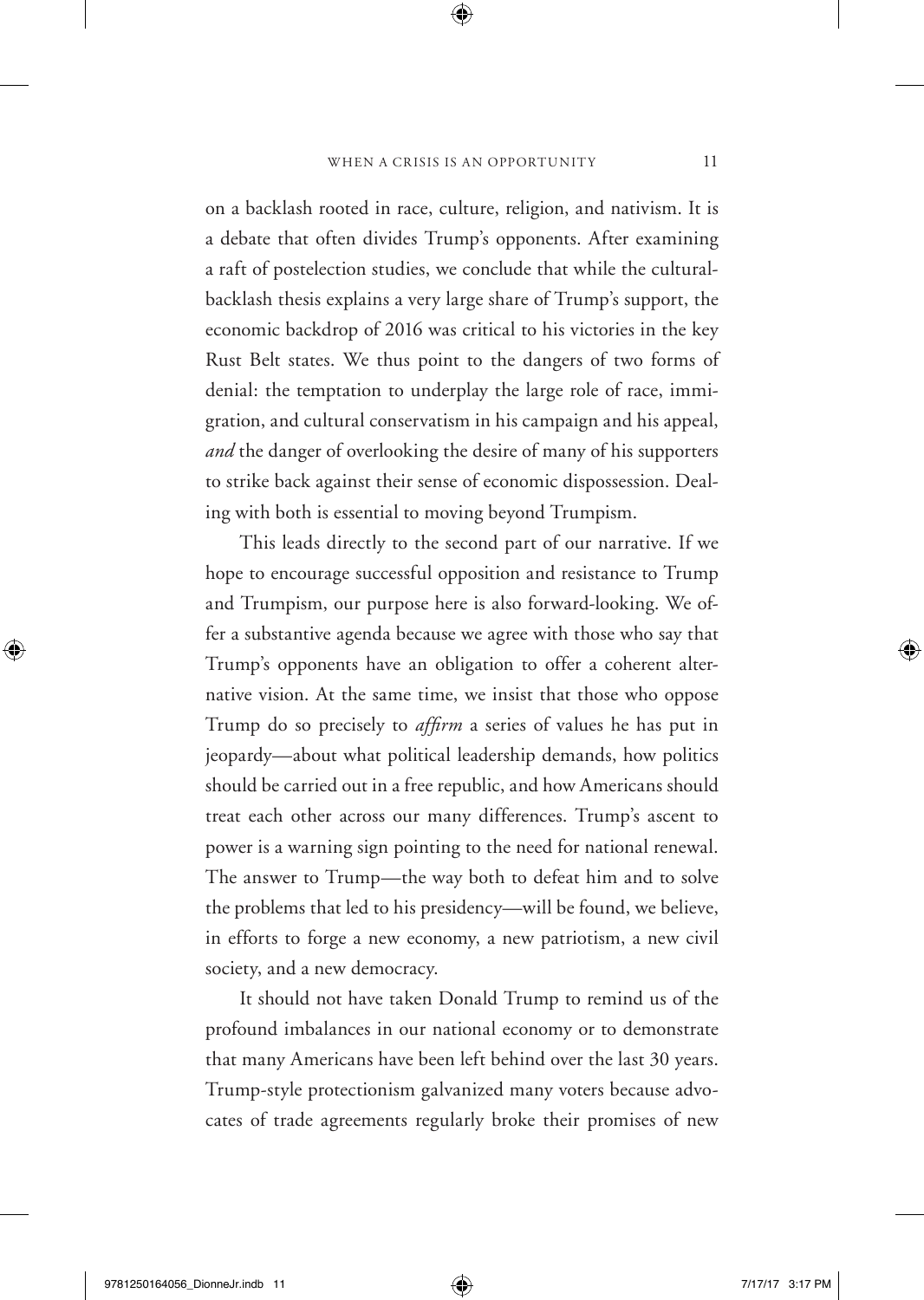⊕

paths to prosperity for communities and individuals distressed by globalization.

Trumpian discontent is typically defined as the product of an angry *white* working class that has suffered as manufacturing jobs have been moved overseas or supplanted by new technologies. True, Trump's supporters were and remain overwhelmingly white, and his appeal was inflected with a white ethno-nationalism. But the process of deindustrialization affects Americans across all races—and, it should always be remembered, a very large share of the American working class is not white but African American and Latino. As the sociologist William Julius Wilson noted in his book *When Work Disappears,* the vanishing of blue-collar jobs in a globalized and technologically sophisticated economy began wreaking havoc in our nation's inner cities long ago.4

A new economy will rise from an honest reckoning with the growing inequality and despair in many kinds of communities across our country, and also from an effort to build on the many economic advantages the United States enjoys. It will deal with the legitimate sources of discontent felt both among Trump's supporters and in the neighborhoods and precincts most strongly opposed to him. We do not pretend to offer a full-fledged economic program in these pages, but we do lay out a framework for dealing with the structural barriers to a more just economy. We propose a *Charter for American Working Families,* a *GI Bill for American Workers,* and a *Contract for American Social Responsibility* to offer ways of improving incomes, increasing social mobility, and strengthening communities caught on the wrong end of the economy. Responding to the grievances of the working class—white and nonwhite alike—must be part of the response to the economic struggles of all Americans. Trump's opponents cannot engage in a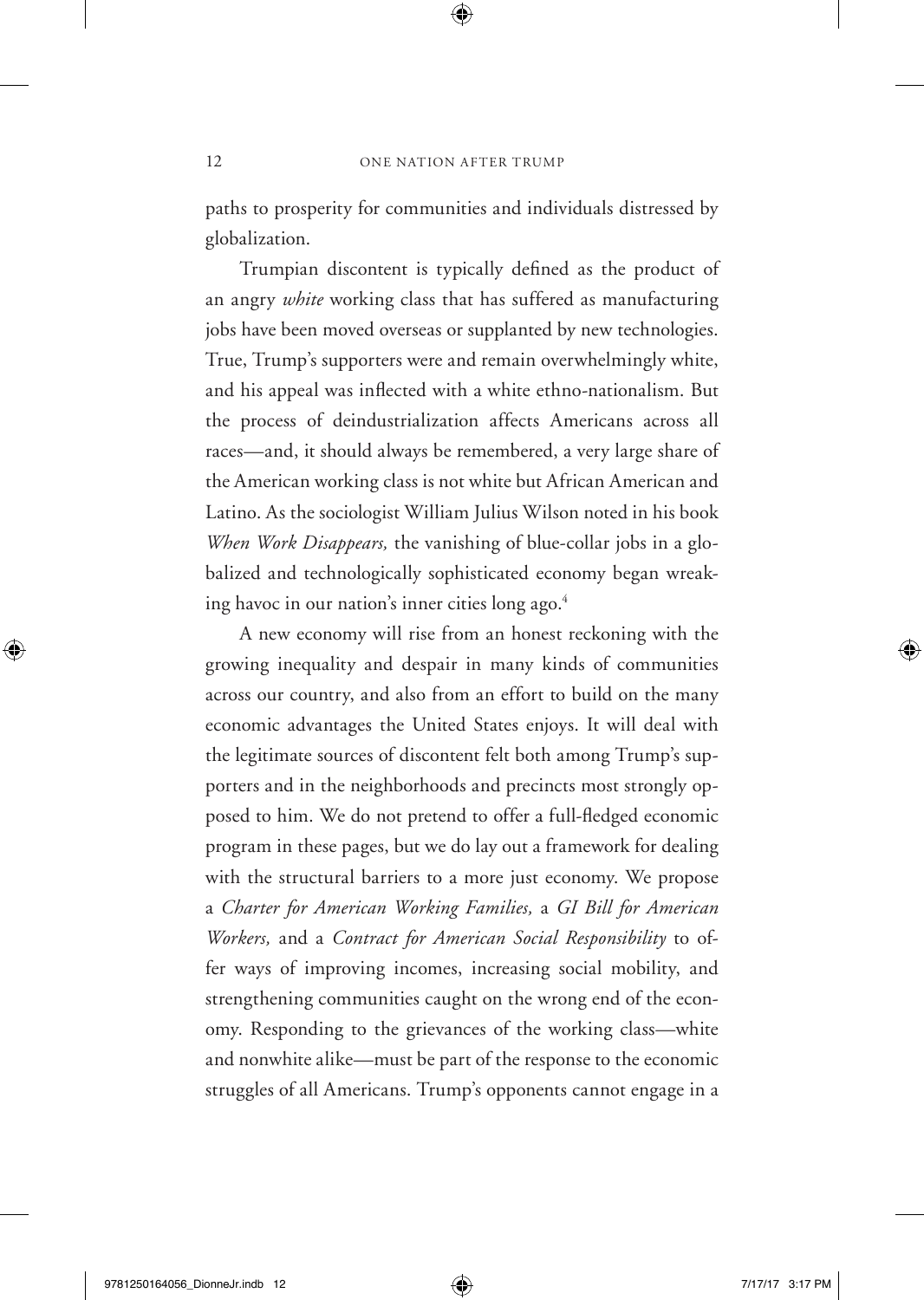⊕

false-choice argument about whether to maintain their commitment to the rights of our country's ethnic minorities or to focus entirely on the white working class. Their task is to find policies that serve the interests of both groups, and of all Americans.

A new patriotism is the alternative to Trump's nationalism. It is ironic that despite Trump's calls for "America First," he has imported into American politics a blood-and-soil nationalism far removed from the United States' pluralistic and constitutional traditions. Despite many bouts of nativism, American patriotism has always returned to a definition of national identity rooted in constitutional republicanism and democratic institutions. A new patriotism would defend our commitment to pluralism while also stressing ideals shared across all of our differences. *E pluribus unum*—out of many, one—is our brilliant national motto that stresses both the "many" and the "one." Our pluralism must speak to all Americans, upholding both our right to express particular identities and our shared commitment to an equality that Martin Luther King Jr. insisted was "a dream deeply rooted in the American dream." A new patriotism would also reaffirm the United States' commitment to democratic values and renew our alliances with other democratic nations. A foreign policy that walks away from international structures that are themselves products of creative American statecraft is not a form of "realism." It is shortsighted and self-defeating.

And a new patriotism requires that our country rediscover empathy as the antidote to Trumpian division. Left, right, and center have contributions to make in the task of reweaving our nation's social bonds and in insisting that empathy cannot be selective. The injustices confronting African Americans in inner cities and rural areas must bring alive our social consciences, and so too should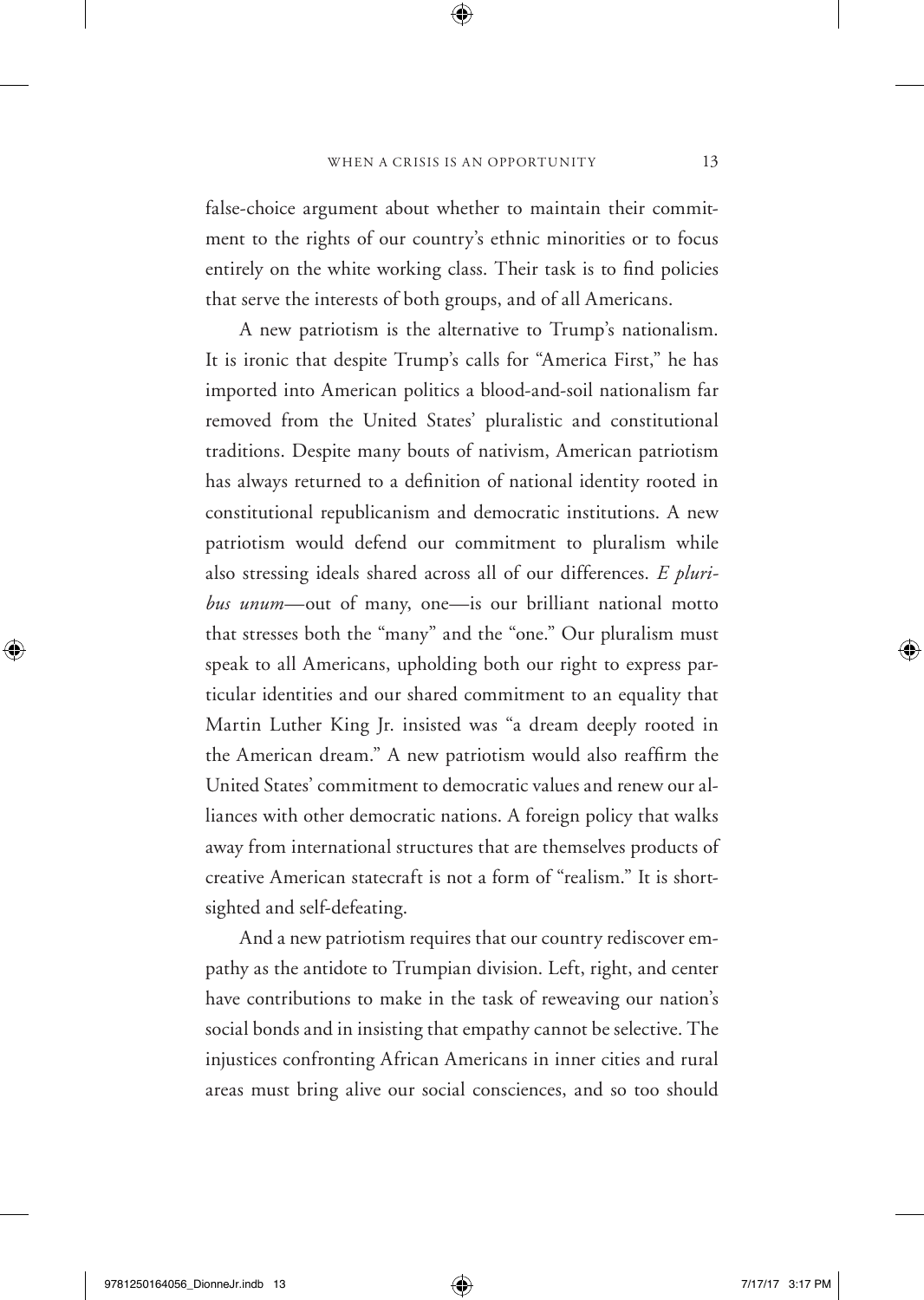⊕

the anguish in declining and predominantly white communities in Appalachia and the old factory towns across the Northeast and Midwest.

Recognizing that the economic and social anxieties Trump exploited are fueled by a sense of dislocation and alienation, we also call for a new civil society. Trumpism thrives on division and seeks to deepen rather than heal the polarization in our politics. Trump's approach to politics always requires an enemy. This is true in a personal sense, as was obvious in his, by turns, vitriolic and mocking attacks on President Barack Obama, Hillary Clinton, and his Republican primary opponents. He also needs a collective enemy, whether at home ("the dishonest media" and Mexican Americans as "rapists") or abroad (ISIS, which truly is an enemy, but also our European allies, whom he regularly denigrates).5

It is an irony of Trump's appeal that while his combative rhetoric made him anything but a unifier, many rallied to him out of a yearning for forms of community and solidarity that they sense have been lost. Economic change has ravaged not only individual living standards but also cities and towns that once created thriving forms of civil society through churches and labor unions, veterans' organizations and service clubs, sports leagues and ethnic associations. It is not mere nostalgia to miss the forms of sociability and mutuality that are far more difficult to maintain when communities lose the vitality of a strong economic base. Writers as varied in their views as Robert Putnam, Charles Murray, and J. D. Vance have shown that economic decline is often implicated with family breakdown and the decay of social institutions. Family and community disruption, in turn, push many toward alcoholism, opioid abuse, and suicide, setting off a vicious generational cycle that is hard to break. The rise of what economists Anne Case and Angus Deaton have called "deaths of despair" among middle-aged whites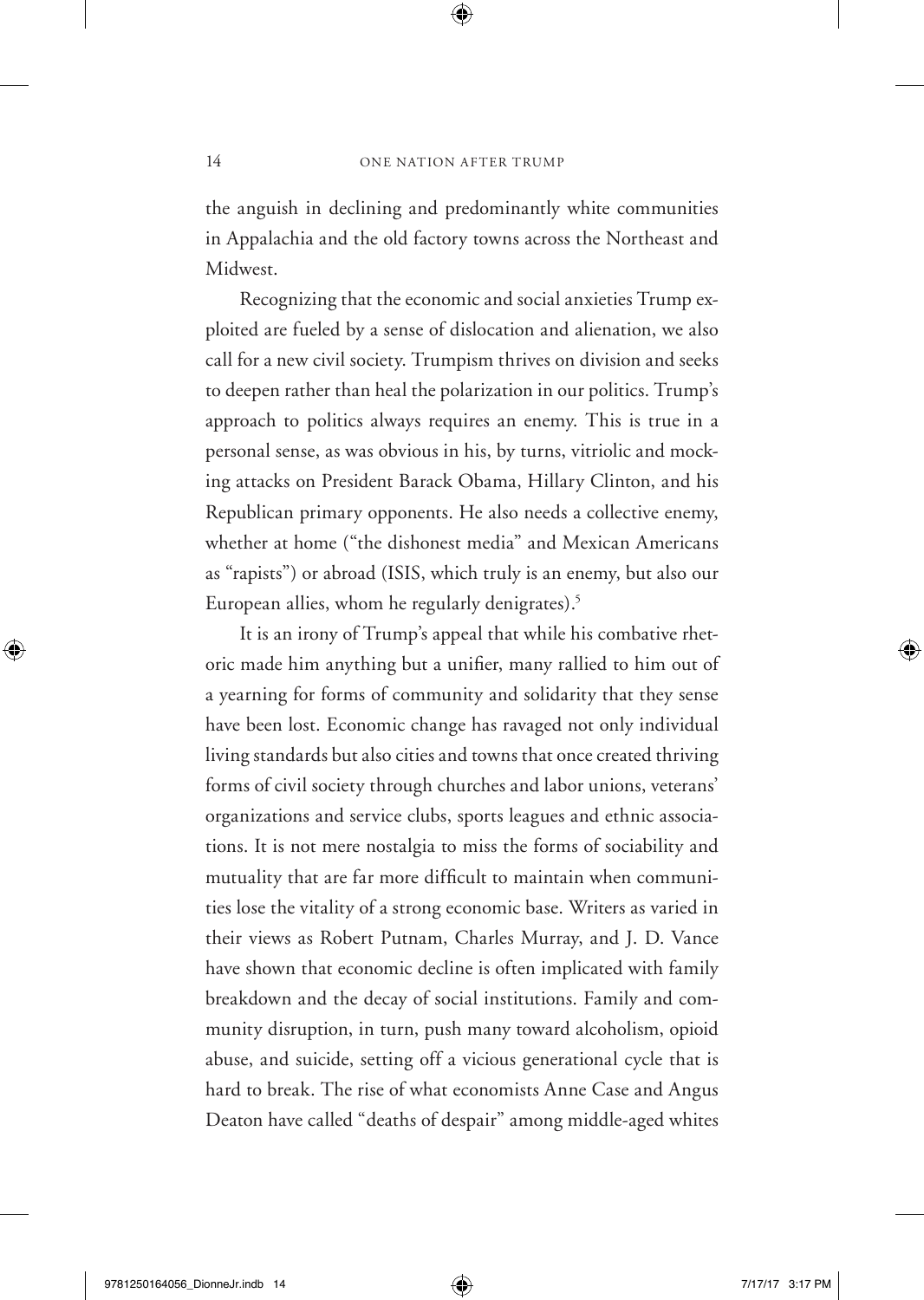⊕

is a national tragedy and a national emergency. This should be recognized, but so too should the deep hurts in African American and Latino communities. Here again, casting one group's pain against another's is a recipe for division and inaction.<sup>6</sup>

Finally, a new democracy requires answering political dysfunction and a pervasive sense of political cynicism with reforms that would make our system more inclusive and more democratic. As long as so many citizens see the system as rigged (a word Trump used to great effect), they will be reluctant to embrace the work of self-governance. This is why we call for institutional reforms to reduce the power of big money in politics and to protect the voting rights of all Americans.

But all this will only be possible if citizens once again join the democratic fray in large numbers. Trump's election called forth an extraordinary mobilization and drew millions of Americans to political engagement. This new era of civic commitment is essential to stopping Trump and reversing the effects of Trumpism. It is also a prerequisite to healing the wounds in our body politic that allowed him to reach the White House.

We are aware that events during the Trump presidency have moved with an unprecedented speed that far outpaces bookpublishing schedules. However, absent a miraculous change in Trump's character we believe the story we tell here will be consistent with further developments. The damage that Trump has inflicted on our system will need repair no matter when he actually leaves office. That is why much of this book is forward-looking. Our nation must begin devising a new politics to move us beyond the chaos he has sown.

Our title consciously echoes the final words in the Pledge of Allegiance, "one nation under God, indivisible, with liberty and justice for all." We certainly make no claims to speak for the

⊕

⇔